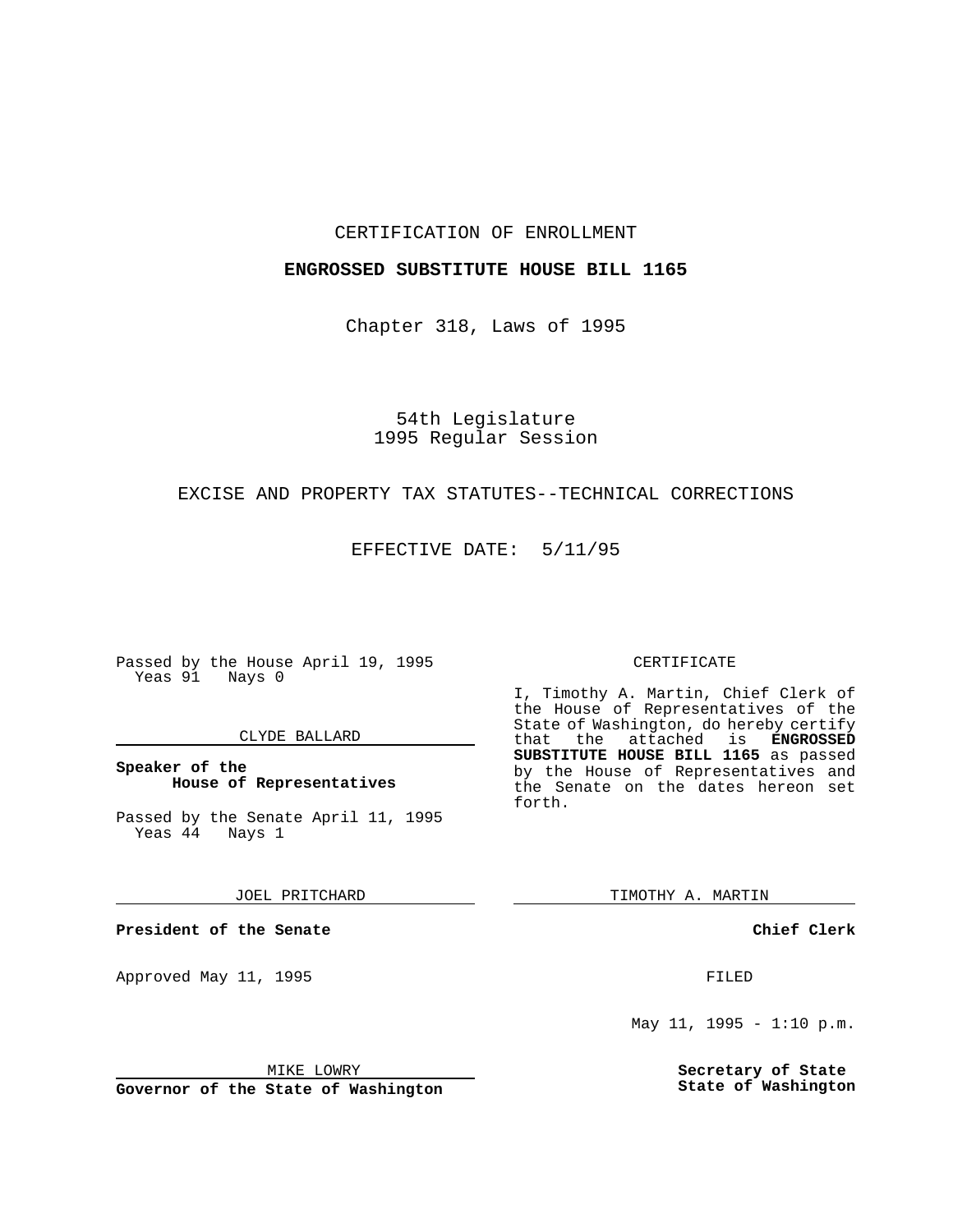# **ENGROSSED SUBSTITUTE HOUSE BILL 1165** \_\_\_\_\_\_\_\_\_\_\_\_\_\_\_\_\_\_\_\_\_\_\_\_\_\_\_\_\_\_\_\_\_\_\_\_\_\_\_\_\_\_\_\_\_\_\_

\_\_\_\_\_\_\_\_\_\_\_\_\_\_\_\_\_\_\_\_\_\_\_\_\_\_\_\_\_\_\_\_\_\_\_\_\_\_\_\_\_\_\_\_\_\_\_

AS AMENDED BY THE SENATE

Passed Legislature - 1995 Regular Session

### **State of Washington 54th Legislature 1995 Regular Session**

**By** House Committee on Finance (originally sponsored by Representatives Sherstad, Dickerson, Van Luven, L. Thomas and Mason; by request of Department of Revenue)

Read first time 02/06/95.

 AN ACT Relating to technical correction of excise and property tax statutes; amending RCW 82.04.030, 82.32.145, 82.36.310, 82.48.010, 84.40.185, 9.41.135, 82.32.320, 84.34.230, 84.52.069, and 84.52.105; repealing 1994 sp.s.c7s 445; and declaring an emergency.

5 BE IT ENACTED BY THE LEGISLATURE OF THE STATE OF WASHINGTON:

6 **Sec. 1.** RCW 82.04.030 and 1963 ex.s. c 28 s 1 are each amended to 7 read as follows:

 "Person" or "company", herein used interchangeably, means any individual, receiver, administrator, executor, assignee, trustee in bankruptcy, trust, estate, firm, copartnership, joint venture, club, company, joint stock company, business trust, municipal corporation, political subdivision of the state of Washington, corporation, limited 13 liability company, association, society, or any group of individuals acting as a unit, whether mutual, cooperative, fraternal, nonprofit, or otherwise and the United States or any instrumentality thereof.

16 **Sec. 2.** RCW 82.32.145 and 1987 c 245 s 1 are each amended to read 17 as follows: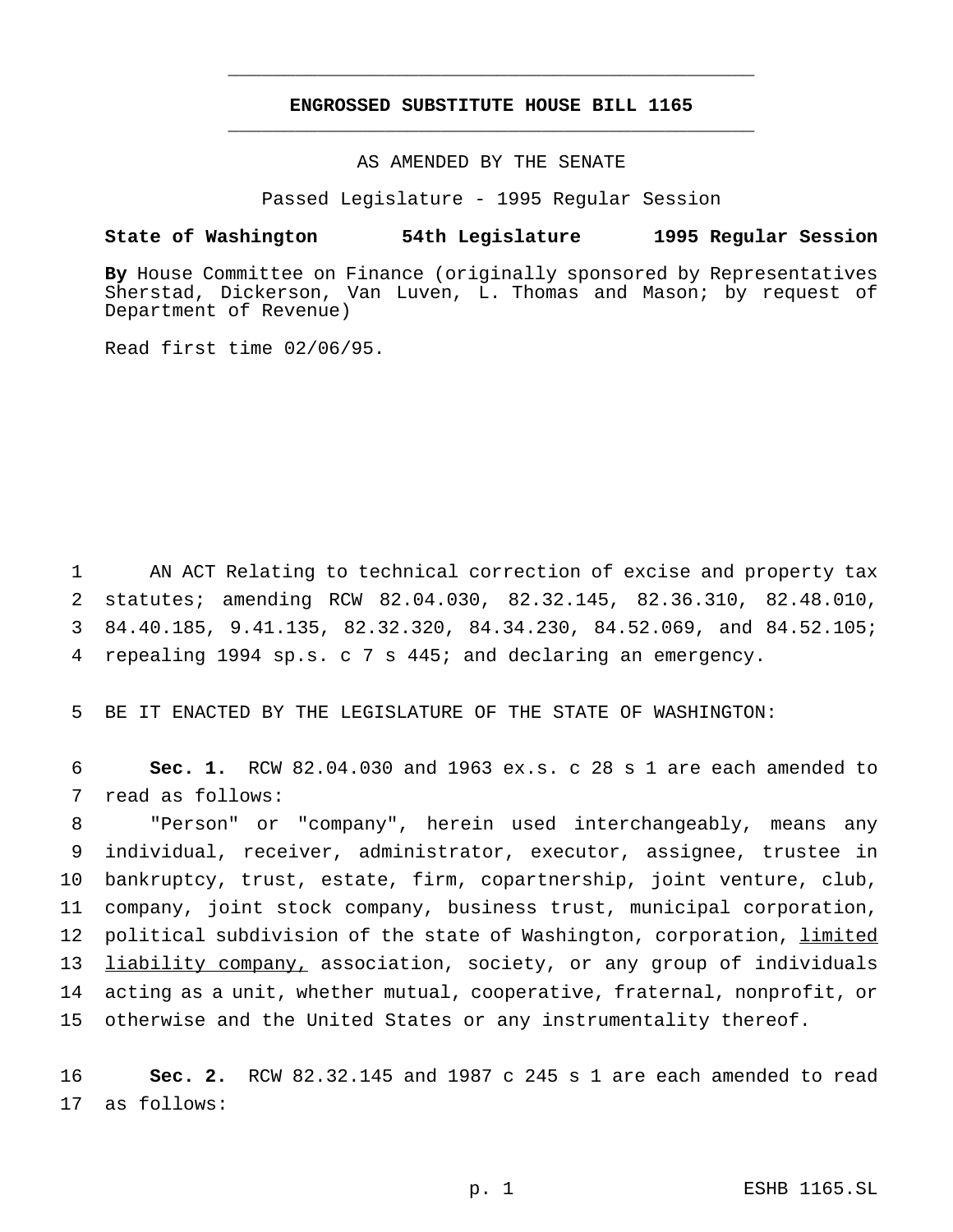1 (1) Upon termination, dissolution, or abandonment of a corporate or 2 limited liability company business, any officer, member, manager, or other person having control or supervision of retail sales tax funds collected and held in trust under RCW 82.08.050, or who is charged with the responsibility for the filing of returns or the payment of retail sales tax funds collected and held in trust under RCW 82.08.050, shall be personally liable for any unpaid taxes and interest and penalties on those taxes, if such officer or other person wilfully fails to pay or to cause to be paid any taxes due from the corporation pursuant to chapter 82.08 RCW. For the purposes of this section, any retail sales taxes that have been paid but not collected shall be deductible from the retail sales taxes collected but not paid.

 For purposes of this subsection "wilfully fails to pay or to cause to be paid" means that the failure was the result of an intentional, conscious, and voluntary course of action.

16 (2) The officer, member or manager, or other person shall be liable only for taxes collected which became due during the period he or she had the control, supervision, responsibility, or duty to act for the corporation described in subsection (1) of this section, plus interest and penalties on those taxes.

 (3) Persons liable under subsection (1) of this section are exempt from liability in situations where nonpayment of the retail sales tax funds held in trust is due to reasons beyond their control as determined by the department by rule.

 (4) Any person having been issued a notice of assessment under this section is entitled to the appeal procedures under RCW 82.32.160, 82.32.170, 82.32.180, 82.32.190, and 82.32.200.

 (5) This section applies only in situations where the department has determined that there is no reasonable means of collecting the retail sales tax funds held in trust directly from the corporation.

31 (6) This section does not relieve the corporation or limited liability company of other tax liabilities or otherwise impair other tax collection remedies afforded by law.

 (7) Collection authority and procedures prescribed in this chapter apply to collections under this section.

 **Sec. 3.** RCW 82.36.310 and 1965 ex.s. c 79 s 13 are each amended to read as follows:

## ESHB 1165.SL p. 2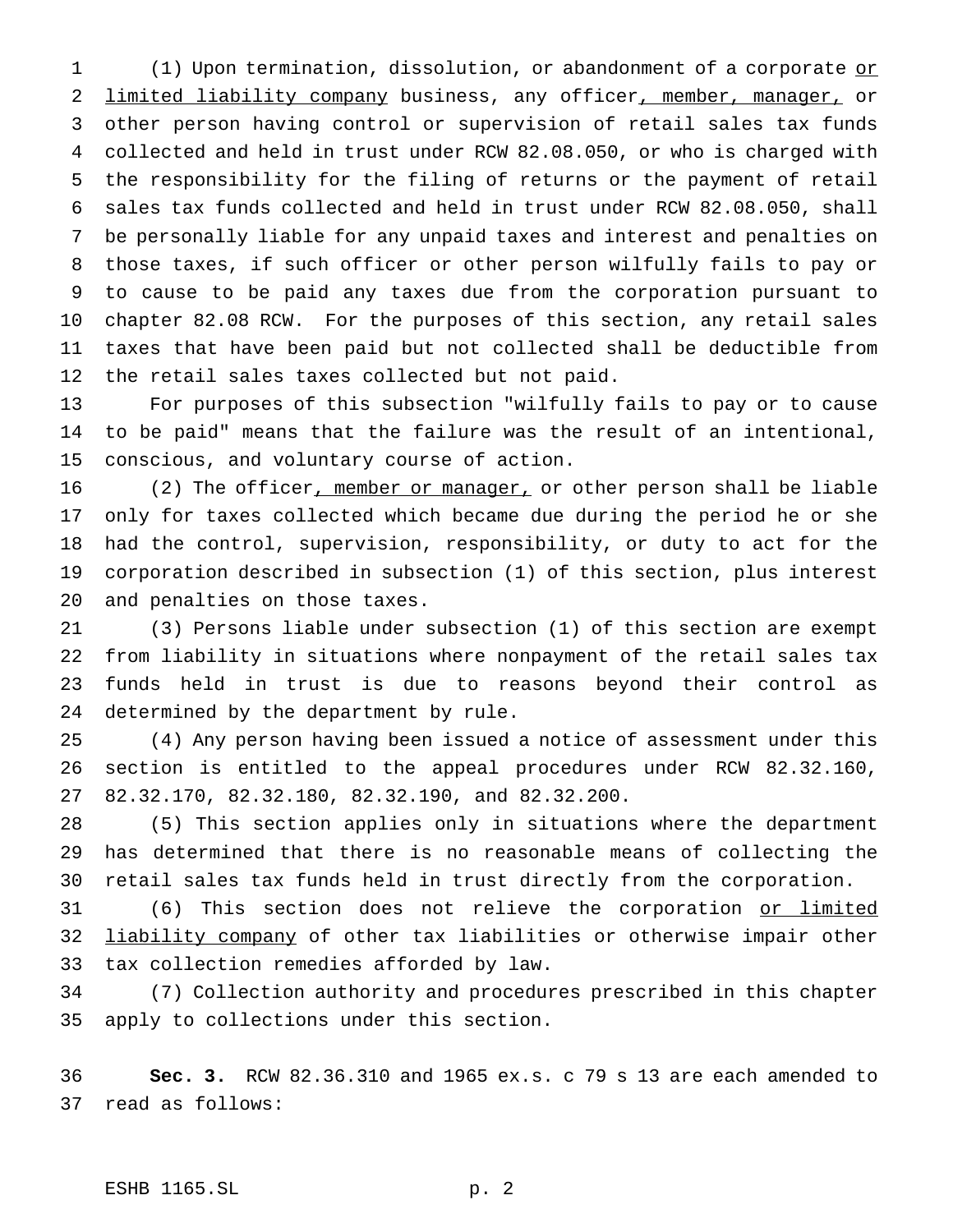Any person claiming a refund for motor vehicle fuel used or exported as in this chapter provided shall not be entitled to receive such refund until he presents to the director a claim upon forms to be provided by the director with such information as the director shall require, which claim to be valid shall in all cases be accompanied by the original invoice or invoices issued to the claimant at the time of the purchases of the motor vehicle fuel, approved as to invoice form by the director: PROVIDED, That in the event of the loss or destruction of the original invoice or invoices, the person claiming a refund may submit in lieu thereof a duplicate copy of such invoice certified by the vendor, but no payment of refund based upon such duplicate invoice shall be made until after expiration of such statutory period specified in RCW 82.36.330 for filing of refund applications.

 Any person claiming refund by reason of exportation of motor vehicle fuel shall in addition to the invoices required furnish to the director the export certificate therefor, and the signature on the exportation certificate shall be certified by a notary public. In all cases the claim shall be signed by the person claiming the refund, 19 ( $(\sigma$ r)) if it is a corporation, by some proper officer ((thereof)) of the corporation, or if it is a limited liability company, by some 21 proper manager or member of the limited liability company.

 **Sec. 4.** RCW 82.48.010 and 1987 c 220 s 5 are each amended to read as follows:

 For the purposes of this chapter, unless otherwise required by the context:

 (1) "Aircraft" means any weight-carrying device or structure for 27 navigation of the air which is designed to be supported by the air;

(2) "Secretary" means the secretary of transportation;

29 (3) "Person" includes a firm, partnership, limited liability company, or corporation;

 (4) "Small multi-engine fixed wing" means any piston-driven multi- engine fixed wing aircraft with a maximum gross weight as listed by the 33 manufacturer of less than seventy-five hundred pounds; and

 (5) "Large multi-engine fixed wing" means any piston-driven multi- engine fixed wing aircraft with a maximum gross weight as listed by the manufacturer of seventy-five hundred pounds or more.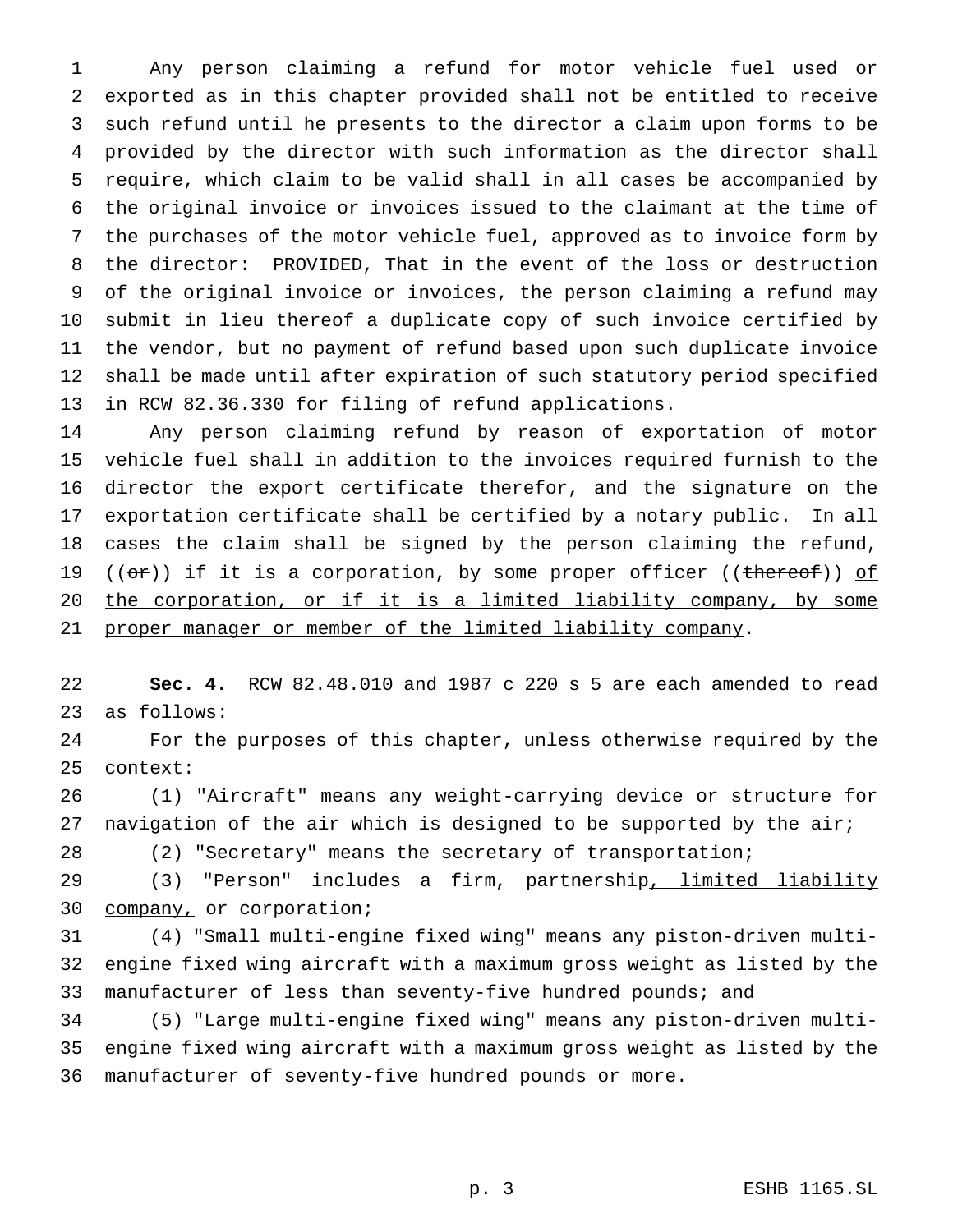**Sec. 5.** RCW 84.40.185 and 1967 ex.s. c 149 s 41 are each amended to read as follows:

 Every individual, corporation, limited liability company, association, partnership, trust, or estate shall list all personal property in his or its ownership, possession, or control which is subject to taxation pursuant to the provisions of this title. Such listing shall be made and delivered in accordance with the provisions 8 of this ((1967 amendatory act)) chapter.

 **Sec. 6.** RCW 9.41.135 and 1994 sp.s. c 7 s 418 are each amended to read as follows:

 (1) At least once every twelve months, the department of licensing shall obtain a list of dealers licensed under 18 U.S.C. Sec. 923(a) with business premises in the state of Washington from the United States bureau of alcohol, tobacco, and firearms. The department of licensing shall verify that all dealers on the list provided by the bureau of alcohol, tobacco, and firearms are licensed and registered as required by RCW 9.41.100.

 (2) At least once every twelve months, the department of licensing shall obtain from the department of revenue and the department of revenue shall transmit to the department of licensing a list of dealers 21 registered with the department of revenue ((whose gross proceeds of 22 sales are below the reporting threshold provided in RCW 82.04.300)), and a list of dealers whose names and addresses were forwarded to the department of revenue by the department of licensing under RCW 9.41.110, who failed to register with the department of revenue as required by RCW 9.41.100.

 (3) At least once every twelve months, the department of licensing shall notify the bureau of alcohol, tobacco, and firearms of all dealers licensed under 18 U.S.C. Sec. 923(a) with business premises in the state of Washington who have not complied with the licensing or 31 registration requirements of RCW 9.41.100((, or whose gross proceeds of 32 sales are below the reporting threshold provided in RCW 82.04.300)). In notifying the bureau of alcohol, tobacco, and firearms, the department of licensing shall not specify whether a particular dealer 35 has failed to comply with licensing requirements( $(\tau)$ ) or has failed to 36 comply with registration requirements( $(7 - 0r$  has gross proceeds of sales 37 below the reporting threshold)).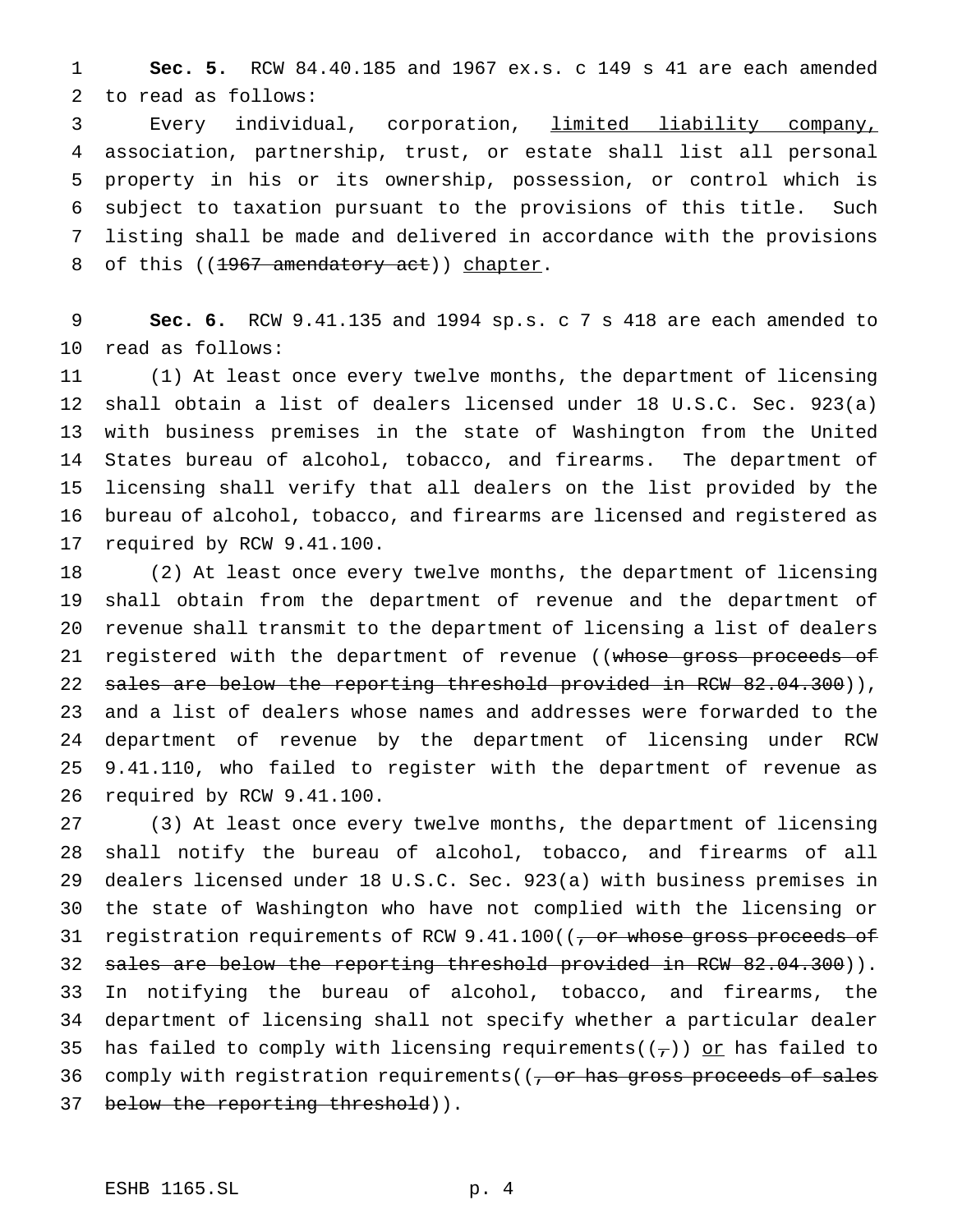**Sec. 7.** RCW 82.32.320 and 1975 1st ex.s. c 278 s 92 are each amended to read as follows:

 The department of revenue, on the next business day following the receipt of any payments hereunder, shall transmit them to the state 5 treasurer, taking his or her receipt therefor. If a return or payment is submitted with less than the full amount of all taxes, interest, and penalties due, the department may allocate payments among applicable 8 funds so as to minimize administrative costs to the extent practicable.

 **Sec. 8.** RCW 84.34.230 and 1994 c 301 s 33 are each amended to read as follows:

 For the purpose of acquiring conservation futures as well as other rights and interests in real property pursuant to RCW 84.34.210 and 84.34.220, a county may levy an amount not to exceed six and one- quarter cents per thousand dollars of assessed valuation against the 15 assessed valuation of all taxable property within the county( $\frac{1}{1 + \frac{1}{2}}$ 16 levy shall be in addition to that authorized by RCW 84.52.043)). The 17 limitations in RCW 84.52.043 shall not apply to the tax levy authorized 18 in this section.

 **Sec. 9.** RCW 84.52.069 and 1994 c 79 s 2 are each amended to read as follows:

 (1) As used in this section, "taxing district" means a county, emergency medical service district, city or town, public hospital district, urban emergency medical service district, or fire protection district.

 (2) A taxing district may impose additional regular property tax levies in an amount equal to fifty cents or less per thousand dollars of the assessed value of property in the taxing district in each year for six consecutive years when specifically authorized so to do by a majority of at least three-fifths of the registered voters thereof approving a proposition authorizing the levies submitted at a general or special election, at which election the number of persons voting "yes" on the proposition shall constitute three-fifths of a number equal to forty percent of the total number of voters voting in such taxing district at the last preceding general election when the number of registered voters voting on the proposition does not exceed forty percent of the total number of voters voting in such taxing district in the last preceding general election; or by a majority of at least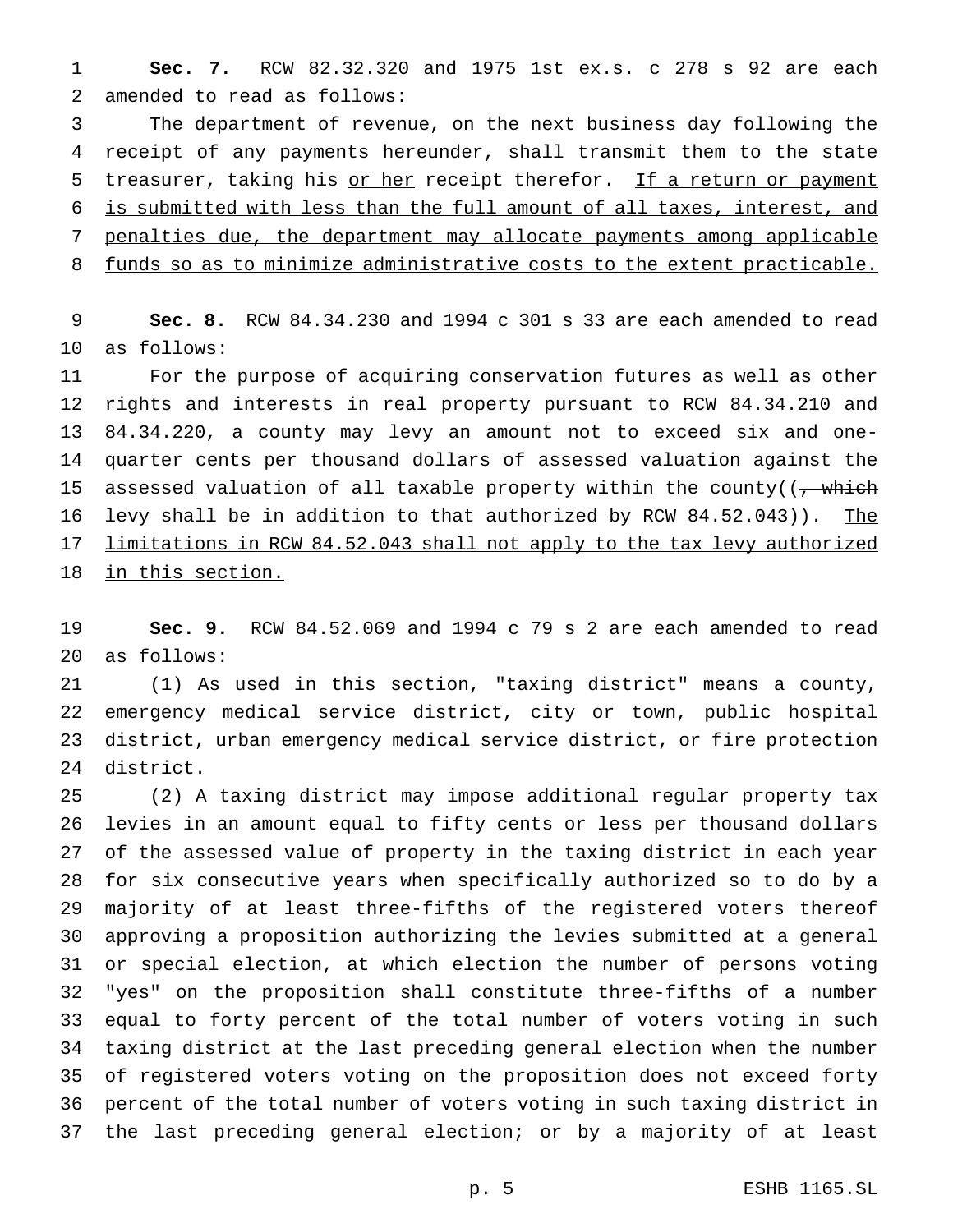three-fifths of the registered voters thereof voting on the proposition when the number of registered voters voting on the proposition exceeds forty percent of the total number of voters voting in such taxing district in the last preceding general election. Ballot propositions shall conform with RCW 29.30.111.

 (3) Any tax imposed under this section shall be used only for the provision of emergency medical care or emergency medical services, including related personnel costs, training for such personnel, and related equipment, supplies, vehicles and structures needed for the provision of emergency medical care or emergency medical services.

 (4) If a county levies a tax under this section, no taxing district within the county may levy a tax under this section. No other taxing district may levy a tax under this section if another taxing district has levied a tax under this section within its boundaries: PROVIDED, That if a county levies less than fifty cents per thousand dollars of the assessed value of property, then any other taxing district may levy a tax under this section equal to the difference between the rate of the levy by the county and fifty cents: PROVIDED FURTHER, That if a taxing district within a county levies this tax, and the voters of the county subsequently approve a levying of this tax, then the amount of the taxing district levy within the county shall be reduced, when the combined levies exceed fifty cents. Whenever a tax is levied county- wide, the service shall, insofar as is feasible, be provided throughout the county: PROVIDED FURTHER, That no county-wide levy proposal may be placed on the ballot without the approval of the legislative authority of each city exceeding fifty thousand population within the county: AND PROVIDED FURTHER, That this section and RCW 36.32.480 shall not prohibit any city or town from levying an annual excess levy to fund emergency medical services: AND PROVIDED, FURTHER, That if a county proposes to impose tax levies under this section, no other ballot proposition authorizing tax levies under this section by another taxing district in the county may be placed before the voters at the same election at which the county ballot proposition is placed: AND PROVIDED FURTHER, That any taxing district emergency medical service levy that is authorized subsequent to a county emergency medical service levy, shall expire concurrently with the county emergency medical service levy.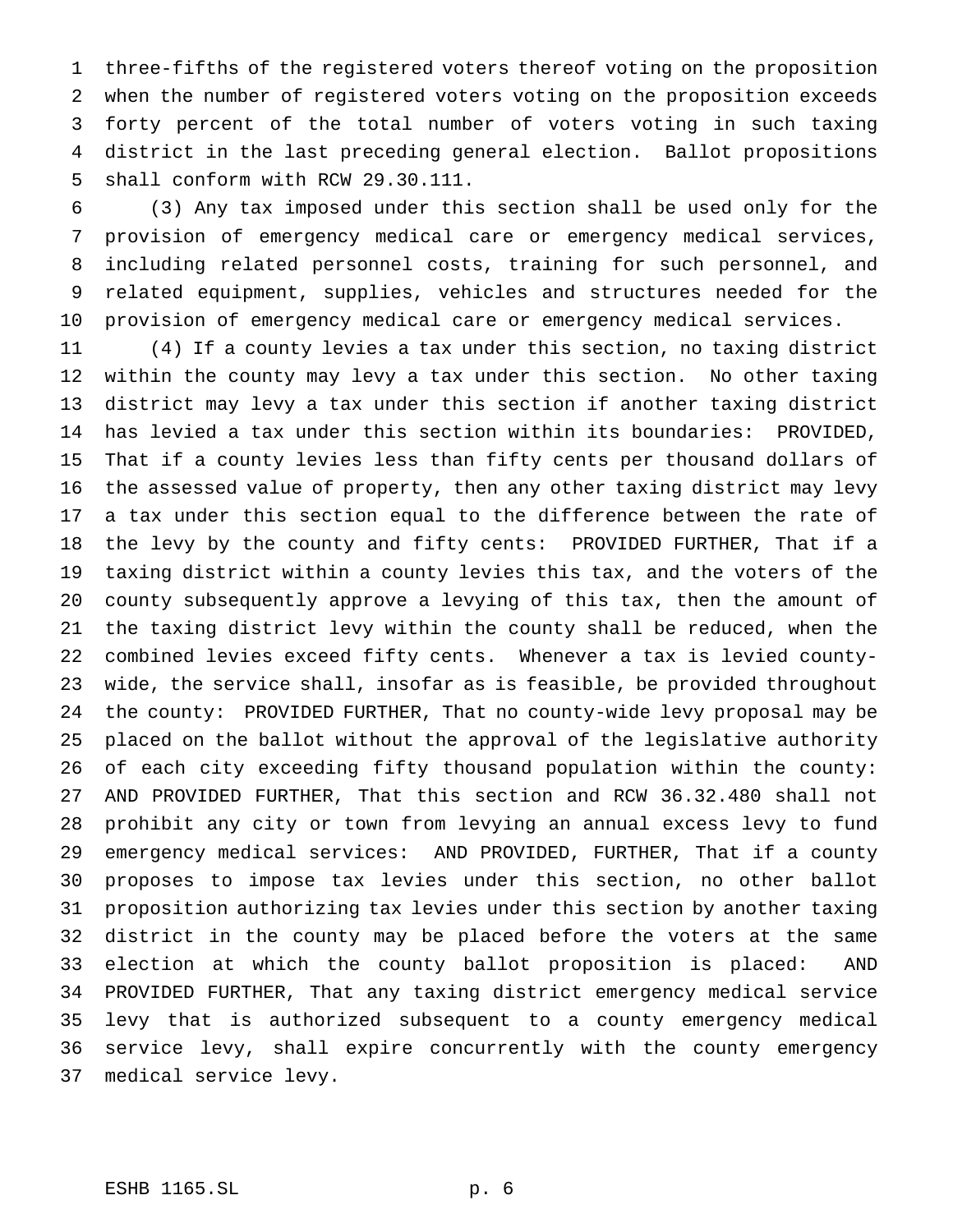(5) The ((tax levy authorized in this section is in addition to the 2 tax levy authorized)) limitations in RCW 84.52.043 shall not apply to 3 the tax levy authorized in this section.

 (6) The limitation in RCW 84.55.010 shall not apply to the first levy imposed pursuant to this section following the approval of such levy by the voters pursuant to subsection (2) of this section.

 **Sec. 10.** RCW 84.52.105 and 1993 c 337 s 2 are each amended to read as follows:

 (1) A county, city, or town may impose additional regular property tax levies of up to fifty cents per thousand dollars of assessed value of property in each year for up to ten consecutive years to finance affordable housing for very low-income households when specifically authorized to do so by a majority of the voters of the taxing district voting on a ballot proposition authorizing the levies. If both a county, and a city or town within the county, impose levies authorized under this section, the levies of the last jurisdiction to receive voter approval for the levies shall be reduced or eliminated so that the combined rates of these levies may not exceed fifty cents per thousand dollars of assessed valuation in any area within the county. A ballot proposition authorizing a levy under this section must conform with RCW 84.52.054.

 (2) The additional property tax levies may not be imposed until: (a) The governing body of the county, city, or town declares the existence of an emergency with respect to the availability of housing that is affordable to very low-income households in the taxing district; and

 (b) The governing body of the county, city, or town adopts an affordable housing financing plan to serve as the plan for expenditure of funds raised by a levy authorized under this section, and the governing body determines that the affordable housing financing plan is consistent with either the locally adopted or state-adopted comprehensive housing affordability strategy, required under the Cranston-Gonzalez national affordable housing act (42 U.S.C. Sec. 12701, et seq.), as amended.

 (3) For purposes of this section, the term "very low-income household" means a single person, family, or unrelated persons living together whose income is at or below fifty percent of the median income, as determined by the United States department of housing and